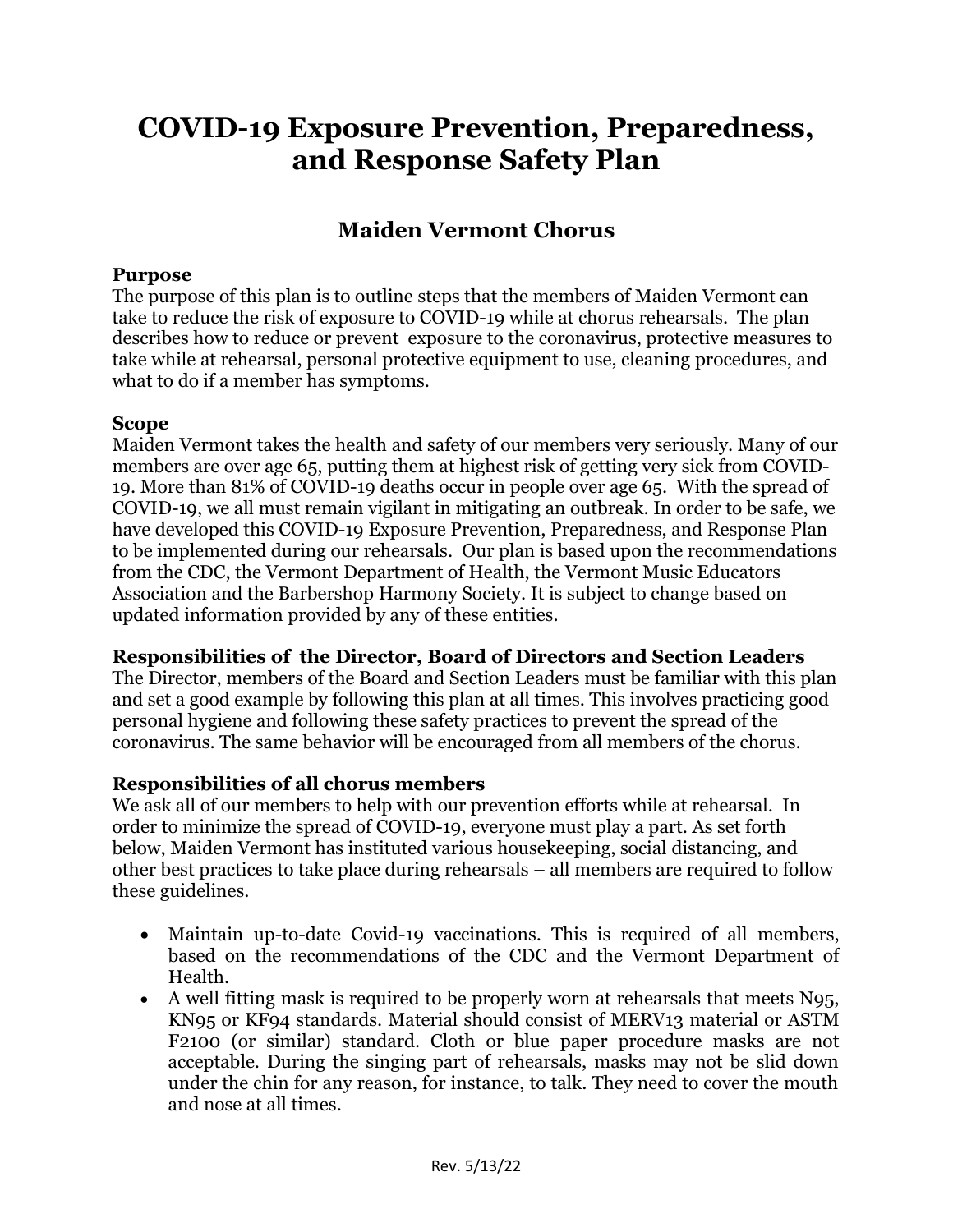- Members will socially distance while singing, maintaining a 3 foot distance between singers.
- The chorus will sing together for no more than 50 minutes before leaving the room for 12 minutes (the amount of time needed by the ventilation system to change the air in the rehearsal space once) to allow aerosols to disperse, as an effective mitigation strategy. The ventilation system at the Salisbury School exchanges the air in the room 5 times every hour.
- Sectionals will be held in other rooms at the same end of the building as the gym, where the ventilation system will be operating. When feasible, windows or doors should be opened in these spaces to further increase ventilation. Members should always wear their mask and continue to be at least 3 feet apart while singing in sectionals.
- Upon entering the rehearsal room at the beginning of rehearsal, all members will check themselves in on a self-report form, verifying they have no current symptoms and haven't had any for the past 48 hours- (fever, sore throat, runny nose, fatigue, body aches, headache, diarrhea, shortness of breath, dry cough), and are not aware of their exposure to anyone who has tested positive for Covid-19 in the past 14 days. This sheet serves the additional purpose of being used for attendance at rehearsals and if contact tracing becomes necessary.
- All members will use an alcohol-based hand wash with at least 60% alcohol upon arrival at rehearsals at check-in and during rehearsals as necessary, for instance, after blowing one's nose.
- Avoid touching your eyes, nose, or mouth with unwashed hands.
- Don't share sheet music, iPads, water bottles, pencils or other personal items commonly associated with rehearsals.
- Any member who has any symptoms of illness (fever, sore throat, runny nose, fatigue, body aches, headache, diarrhea, shortness of breath, dry cough), should not attend rehearsal.
- Any member who has tested positive for Covid-19 within the past 5 days may not attend rehearsal.
- Following a Covid-19 infection, a member can return to rehearsal after 5 full days of isolation. According to the CDC, Day #0 is the first day of symptoms or the day you receive your positive viral test result. Day 1 is the first full day after your symptoms develop. Day #5 needs to be completed before our Thursday rehearsal day, if her symptoms have improved and she has had no fever for at least 24 hours without the use of medicine that reduces fevers. Member should do two **antigen tests** (available for free at the Vermont Department of Health test sites) one on Wednesday evening and one on Thursday evening - 1-2 hours prior to rehearsal starting (antigen test results are good for 6 hours only). She must wear an approved mask at all times while at rehearsal, including during set up, clean up and if there is a snack or social time during the rehearsal, she is asked to keep her mask on then as well.
- If a member who has tested positive has completed her isolation period for a full 5 days and then wants to attend a chorus function during the following 5 days, she must wear an approved well fitting mask at that chorus function.